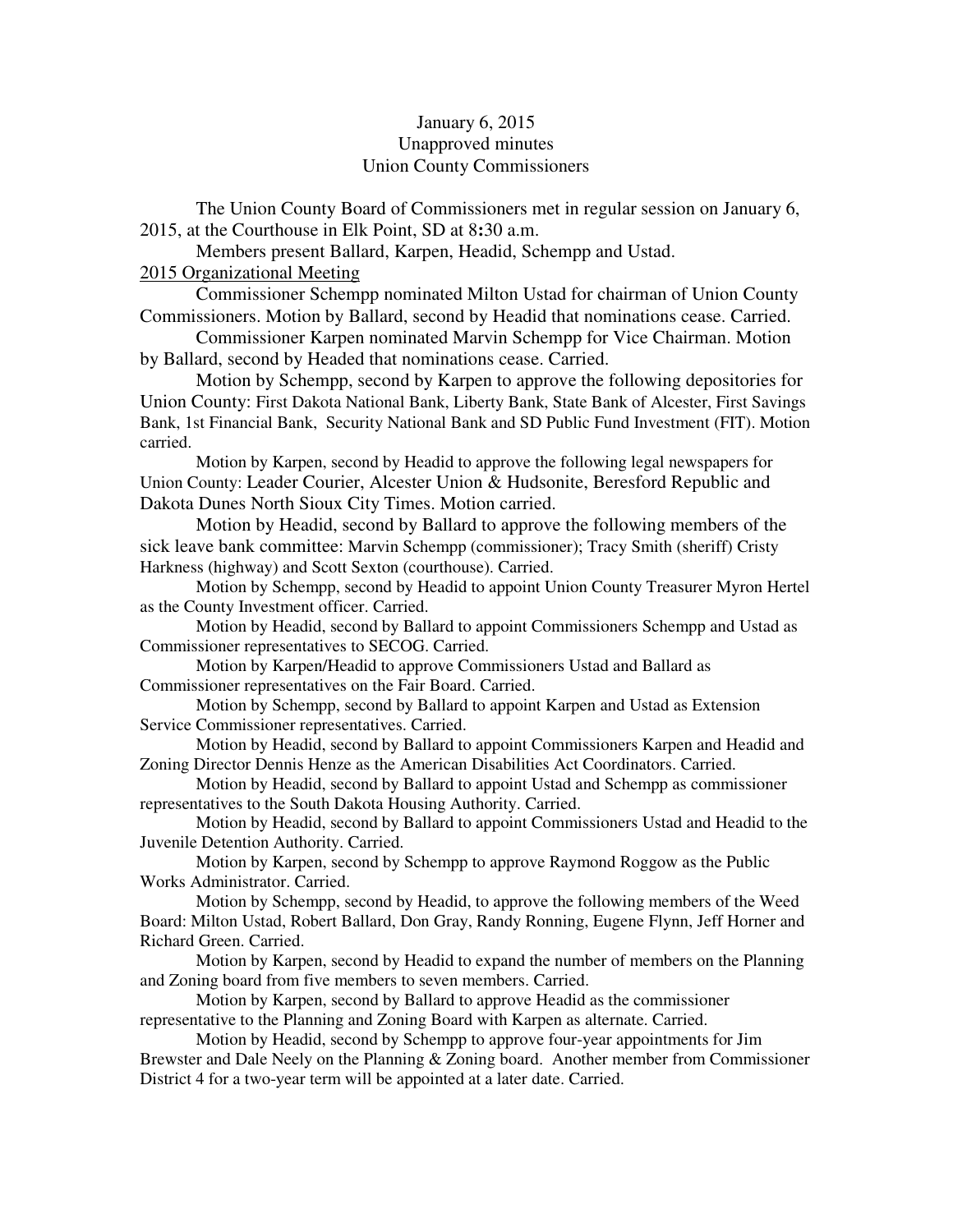Department Head reports

The following department heads met with the board for monthly reports: DOE Steckelberg, Public Buildings and Grounds Sexton and Planning Director Henze.

## Organizational meeting continued

 Motion by Headid, second by Schempp to approve Headid and Karpen for LEPC Commissioner representatives. Carried.

 Motion by Headid, second by Schempp to approve Karpen and Ballard for the MPO commissioner representatives. Carried.

 Motion by Headid, second by Ballard to approve Schempp and Ustad for the Union County Regional Railroad Authority representative. Carried.

 Motion by Schempp, second by Headid to approve the following fairboard members: - Dan Wiberg, Bruce Ericson, Angela Peirce, Paulette Vanderham, Trisha Rasmussen, Deb Boone, Keith Anderson, Marcy Stene, Mark Dykstra-(City of Alcester), Margaret Gillespie-(Alcester Chamber of Commerce), Gene Ericson. Carried.

 Motion by Karpen, second by Ballard to approve county burial/cremation expense to remain at \$2,000. Carried.

 Motion by Karpen, second by Ballard to approve blood draws remain at \$45. Carried.

 Motion by Karpen, second by Headid to approve coroner fee \$58 per view of body and mileage to be paid the same as other county officials. Carrried.

 Motion by Headid, second by Ballard to have the commission meetings remain the same –held every other Tuesday at 8:30 a.m. unless otherwise stated. Carried.

 Motion by Karpen, second by Ballard to approve Veteran's Service Officer Dan Veatch's appointment for a four-year term. Carried.

### Approve Agenda

 Motion by Karpen, second by Headid to approve the agenda with the amendment for a resolution during old business. Carried.

### Approve Minutes

 Motion by Karpen, second by Schempp to approve the minutes from December 23, 2014. Carried.

### Highway

PWA Roggow met with the board.

 Motion by Headid, second by Ballard to approve Darryl Mincks @ \$11.88 for seasonal help. Carried.

 Motion by Headid, second by Schempp to approve Doug Irwin for part-time employment @ \$13.77 per hour. Discussion. Motion failed. Board requests further information regarding employee benefits.

 Motion by Schempp, second by Ballard to approve change of status of Samantha Langley from temporary part time to part-time at \$12.95 per hour working 22 hours per week. Vote 4 aye, 1 nay (Karpen). Carried.

## Surplus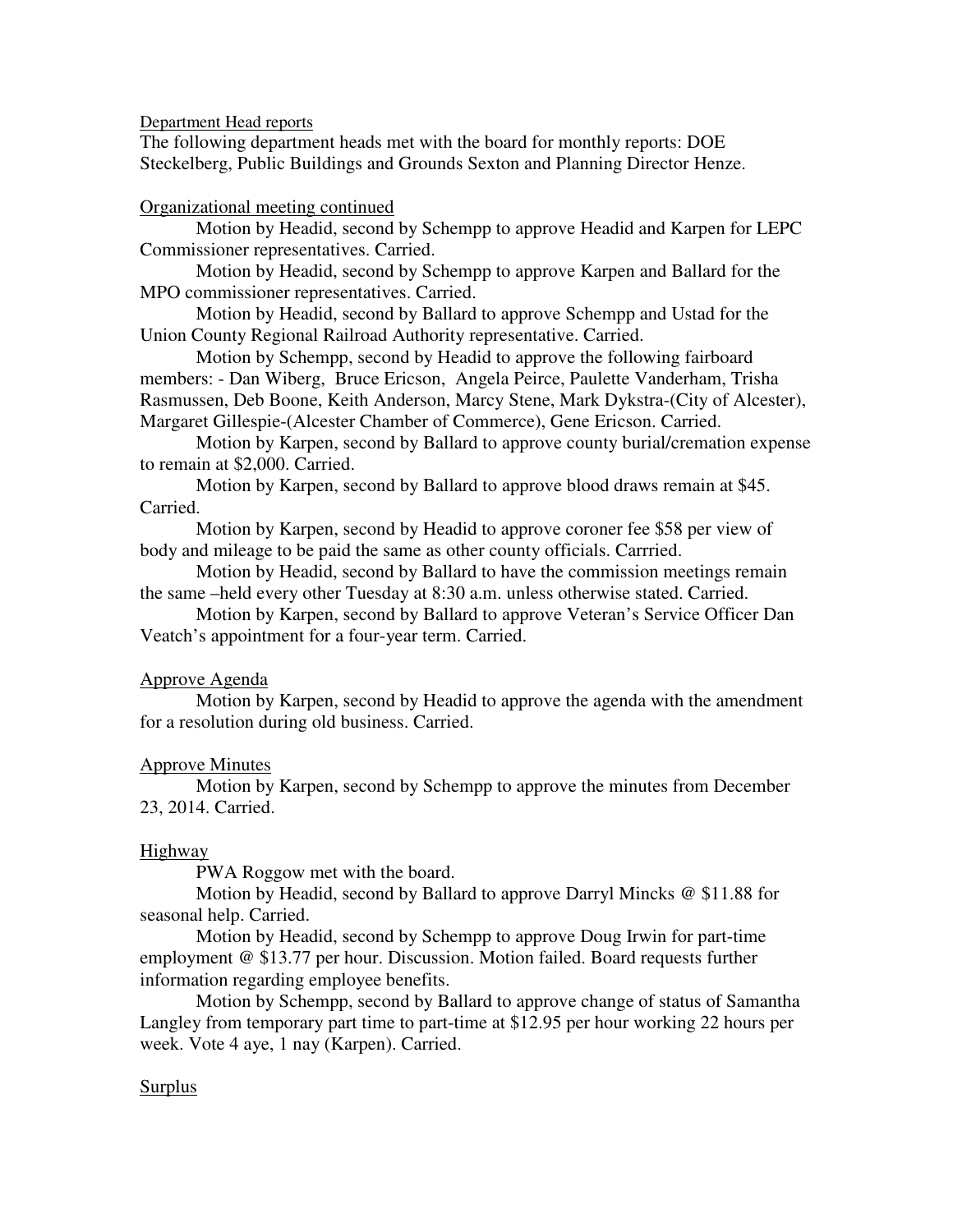Motion by Karpen, second by Headid to surplus B-2 Lietz Level-junked out and thrown away. Carried.

## Recess

Chairman declared a recess at 10:01 until 10:08.

# States Attorney

 SA Miller informed the board that 12IRR012 case was dismissed as of December 18, 2014.

# Executive Session

 Motion by Karpen, second by Headid to enter executive session for legal reasons at 10:16 a.m. Chairman declared the board out of executive session at 10:47 a.m.

# Public Building

 Building and Grounds Supt. Sexton met with the board to receive travel authorization to attend a boiler maintenance class at SE Tech in Sioux Falls on May 19 & 20. Motion by Karpen, second by Ballard to approve the request. Carried.

# December Monthly Reports

 Federal Prisoner & INS room & board fees-\$11,085. Register of Deeds' reported \$13,173.50 in transfer tax and \$11,388 in fees. County nurse reported \$40 in donations.

## Bank Balance

# AUDITOR'S ACCOUNT WITH THE COUNTY TREASURER December 2014

| Total amount of deposits in bank                 | \$2,974,913.80 |
|--------------------------------------------------|----------------|
| Total amount of actual cash                      | \$3,506.12     |
| Total amount of checks and drafts in Treasurer's |                |
| possession not exceeding three days              | \$60,222.16    |
| Investments                                      | \$4,561,586.66 |
| Cash Variance                                    | \$4.57         |
| Credit card outstanding                          | \$2,316.41     |
| Total                                            | \$7,602,549.72 |

\*Note: These figures include all funds administered by the county including city, schools & township revenue and other pass through accounts.

## Indigent

 Motion by Ballard, second by Karpen to deny indigent case #UCI2015-0106 due to no application from county resident. Carried.

## 2015 Salaries

 In accordance with SDCL 6-1-10 the following list of salaries shall be published: Monthly: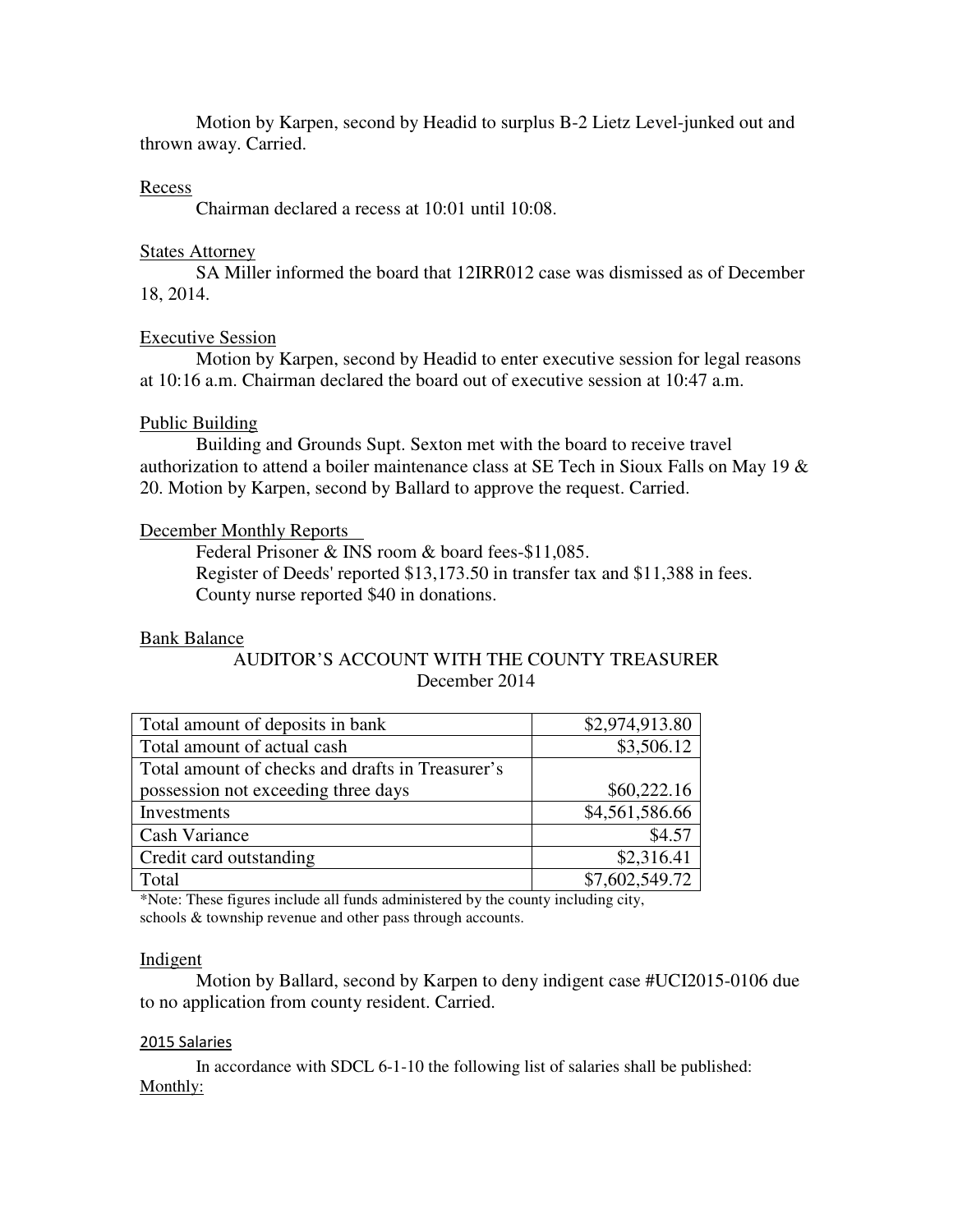Richard Headid-\$995; Doyle Karpen-\$995; Robert Ballard-\$995; Marvin Schempp-\$995; Milton Ustad-\$1095 (chairman- \$100); Jerry Miller-\$6,312.65 (States Attorney); Alexis Tracy- \$4,250.60 (Deputy States Attorney); Tina Knudson \$2,209.97 (Office Manager); Tamara Nash - \$4,225.00 (Deputy States Attorney) Raymond Roggow-\$5,713.20 (Public Works Administrator-4,307.81 & EMA Director-1,405.39); Crystal Harkness-\$3,145.22 (Hwy. Executive Secretary-2,990.58 & EMA-154.64); Dan Limoges-\$5,016.77 (Sheriff); Scott Sexton-\$4,199.24 (Supt. of Buildings and Grounds); Carol Klumper-\$4,323.36; (Auditor); Jackie Sieverding \$3,117.92 (Chief Deputy-2,990.58 & Technology Assistant-127.34); Cammy Abbey-\$2,481.63 (Deputy I-2,375 & Technology Assistant -106.63); Myron Hertel-\$3,835.53 (Treasurer-\$3,715.53, Web- \$120); Linda Roggow-\$2,746.25(Chief Deputy); Janette Bennett- \$2,840.67 (Deputy I); Joy Hemmingson-\$2,177.17 (deputy II); Kimberly Leif-\$2,092.67 (deputy II); Jana Foltz-\$3,883.29 (Register of Deeds); Colleen Mead-\$2,874.55(Chief Deputy); Dawn Steckelberg- \$3,218.22(Director of Equalization); Tara Moreland-\$2,131.62(Administrative Assistant); Donelda Golden-\$2,407.56 (Appraiser); Sheri Bousquet--\$2,383.58 (Appraiser); Ron Peter- \$2,151.78 (Appraiser); Janet Lingle-\$3,336.17 (Extension -1,383.20 & P/Z assist-\$63.73 & Weed supervisor-\$496.71; Fair Manager-\$1392.53); Daniel Veatch-\$1332.94 (Veterans Service Officer); Gary Larsen and Don Kniffen \$150 per day (alternate VSO). Dennis Henze-\$3,416.27 (Planning & Zoning); Lisa McInerney \$1074.69 (PT County Nurse-\$956.06, Jail-\$118.63). Hourly:

 Bonnie Pojunos-\$13.33 (PT Reg. of Deeds Clerk); Jo Hackett- \$12.93 (PT State's Attorney intern); Jana Hanson (PT custodian) \$13.75;Samantha Langley-\$12.95(Office PT Hwy) Richard Beeler-\$21.26 (Hwy IVA); Robert Bradshaw-\$19.42 (Hwy III ); Jerrine Collins-\$15.25 PT custodian); Matthew Dennison-\$20.76 (Hwy IV); Ed Donnelly \$15.81 **(**Hwy III); Jack Kirkebak-\$19.40 (Hwy III); L. Paul Limoges-\$22.14 (Hwy V); Jeff Noteboom-\$19.42(Hwy III); Oliver Morris-\$19.42 (Hwy III); Russell Paulson-\$20.76 (Hwy IV); Josh Homandberg-\$18.13 (Hwy III); Larry Clark \$17.22 (Hwy III); Derek Lykken \$16.55 (Hwy III); Robert O'Connell- \$16.06 (Hwy III); Darryl Mincks-\$11.88 ( PT seasonal); Dale Steckelberg-\$17.66 (Hwy IVA); Michael Bucholz-\$21.59 (Chief Deputy/Investigator); Stephanie Ryan \$16.31 (Deputy II); James Prouty \$16.31 (Deputy II); Jason Westcott \$15.80 (Deputy II); Tracy Smith-\$17.34 (Secretary); David Roupe-\$12.91 (Dispatcher II) Judy Oberg-\$19.69 (Communications/911 director ); Sharon Christensen-\$13.36 (Dispatcher II); Anthony Iverson-\$13.36 (Dispatcher II); Neil Leitru-\$14.54 (Dispatcher II); Dave Fedderson-\$13.21 (Dispatcher II); Jon Feller-\$16.48 (Deputy II); Dustin Sharkey \$16.38 (Deputy II); Mary Kriskey \$13.30 (Dispatcher II); Linda Holmes \$14.35 (Correctional Officer I); Sara Hight \$16.62 (Chief Correctional Officer); Stacy Verdoorn-\$13.81 (Correctional Officer II) Colin Campbell-\$13.30 (Dispatcher II); Brittany Bennar-\$13.81 (Correctional Officer II); Joshua Bridenstine-\$15.80 (Deputy II); Bob Brink \$12.91 (special deputy); Brian Hall \$13.08 (special deputy);Gary Olson-\$13.08 (special deputy); Shannon Steckelberg \$13.45(Correctional Officer II)Damian Frias \$13.45 (Correctional Officer); Cassandra Ketchelos \$13.45 (Correctional Officer II); Shaun Vincent \$13.45 (FT Correctional Officer); Cora Brandon \$13.45 (Correctional Officer II); Cynthia Layfield- \$12.91 (PT Correctional Officer); Michael Newcomb-\$13.26 (PT Correctional Officer); Joseph Coyle-\$13.26 (PT Correctional Officer); Rumi Weigel-\$13.08 (WIC/Nurse Secretary) Carol Sommervold \$13.20 (PT Treasurer/Auditor Clerk); Planning & Zoning and Weed board members- \$50 per meeting; Jim Christenson- \$58.00 per call- (Coroner). Deputy Coroners- Kelly Staum, Kama Johnson, Bill Pappas- \$58 per call.

## Claims

 Motion by Headid, second by Karpen to approve the following claims. Carried. The following claims have been audited, approved and warrants drawn on the same: Biweekly payroll for 1-6-2015; Treasurer \$364.00; State's Attorney \$619.88; Public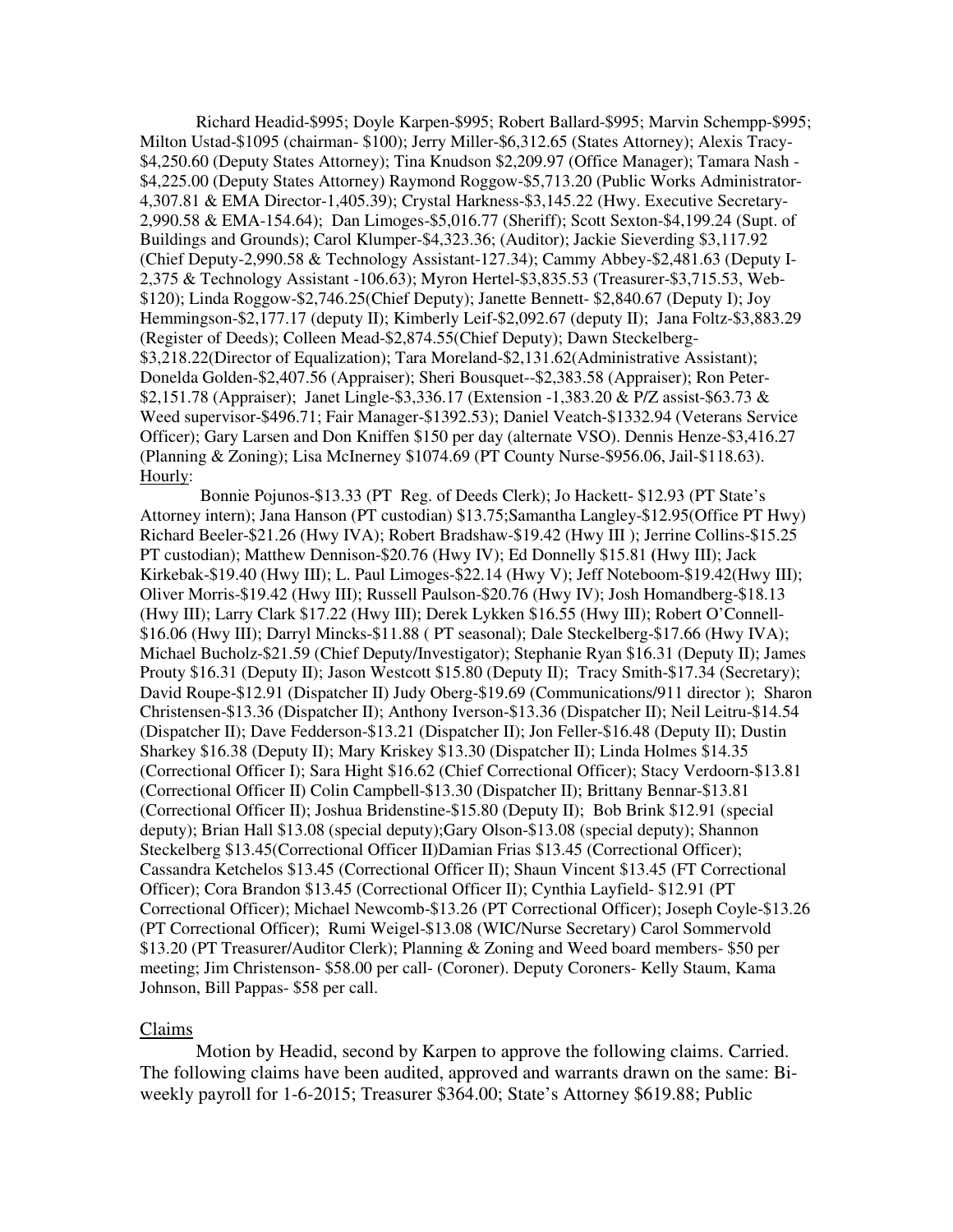Building \$539.46; Register of Deeds \$606.52; Sheriff \$36,893.07; Nurse \$190.50; WIC \$165.10; Highway \$22,904.89. Alliance Communication (Util) \$185.97; Beresford Municipal Telephone (Util) \$338.72; Beresford Republic (Legals) \$1,130.60; Bierschbach Equip (Repair) \$210.00; Century Business Products (Supp) \$32.26; Century Link (Util) \$2.90; Custom Cage (Supp) \$1,380.00; Dakota Dunes NSC Times (Legals) \$642.44; Dakotabilities (Allot) \$360.00; Gubbrud, Haugland & Gilles (Pub Def) \$2,033.92; High Performance Coatings (Maint) \$150.00; Homandberg Electric (Repair) \$178.09; Honeywell Int'I (Maint) \$6,729.00; Hydraulic Sales (Repair) \$98.92; Independent Radiator Works (Repair) \$119.00; Iowa Office Supply (Maint) \$146.81; Jeffrey T Myers (Pub Def) \$2,033.92; Katie Johnson (Pub Def) \$2,033.92; Knology (Util) \$158.01;Leader Courier (Legals) \$648.53; Matheson (Repair) \$3.51; Medibadge (Supp) \$57.75;Microfilm Imaging System (Supp) \$588.36; National 4-H Council Supply (Supp) \$22.45;Office Elements (Supp) \$220.00; Office Systems (Maint) \$249.44; Ollies Drive Inn (Jail Meals) \$9,264.35; Perkins Office Solutions (Supp) \$133.57; Peterson, Stuart, Rumpca & Rasmussen (Pub Def) \$6,101.75; Pheasantland Industries (Supp) \$25.50; Pioneer Drug (Supp/Drugs) \$344.31; Pollard & Larson (Ct Appt Atty MI) \$175.65; Productivity Plus Account (Repair) \$79.15; Pyle Automotive (Maint) \$122.50; SD Dept Transportation (Pro-Rata Share) \$1,840.68;SDML Workers' Compensation (Workman's Comp) \$44,045.00; SECOG (Dues) \$15,404.00;Sign Pro (Maint) \$12.00; Sioux Laundry (Jail Laundry) \$536.01; Siouxland Lock & Key (Repair) \$24.20; Sooland Bobcat (Repair/Supp) \$682.82; Standard Bearings (Repair) \$24.07;The Schneider Corp (Web Hosting) \$15,810.00; TuDogs Computing (Maint) \$65.00; Union County Electric (Repair/Util) \$777.20; United Parcel Service (Freight) \$34.23; United States Geological Survey (Big Sioux River Gauges) \$7,115.00; Vermeer High Plains (Repair) \$314.98; Vermillion Ace Hardware (Repair) \$75.97; Zuercher Technologies (Maint) \$10,200.00.

### Recess

Chairman declared a recess at 10:58 to 11:04.

## Lawsuit filed

 Motion by Karpen, second by Ballard that the minutes of September 23, 2014 meeting reflect the Union County Commissioner's decision directing outside legal counsel to file suit against the City of Alcester, City of Beresford, City of Elk Point, City of Jefferson, and the City of North Sioux City to recover unpaid fees for non-emergency dispatch services provided by Union County to the cities. Motion carried.

## Lawsuit continued

 Motion by Karpen, second by Ballard that the prior decision of the Union County Commissioners on September 23, 2014 to file suit against the City of Alcester, City of Beresford, City of Elk Point, City of Jefferson, and City of North Sioux City to recover unpaid fees for non-emergency dispatch services provided by Union County to the cities is hereby affirmed and outside legal counsel is hereby directed to continue the action against the aforementioned cities. Motion carried.

### Executive Session